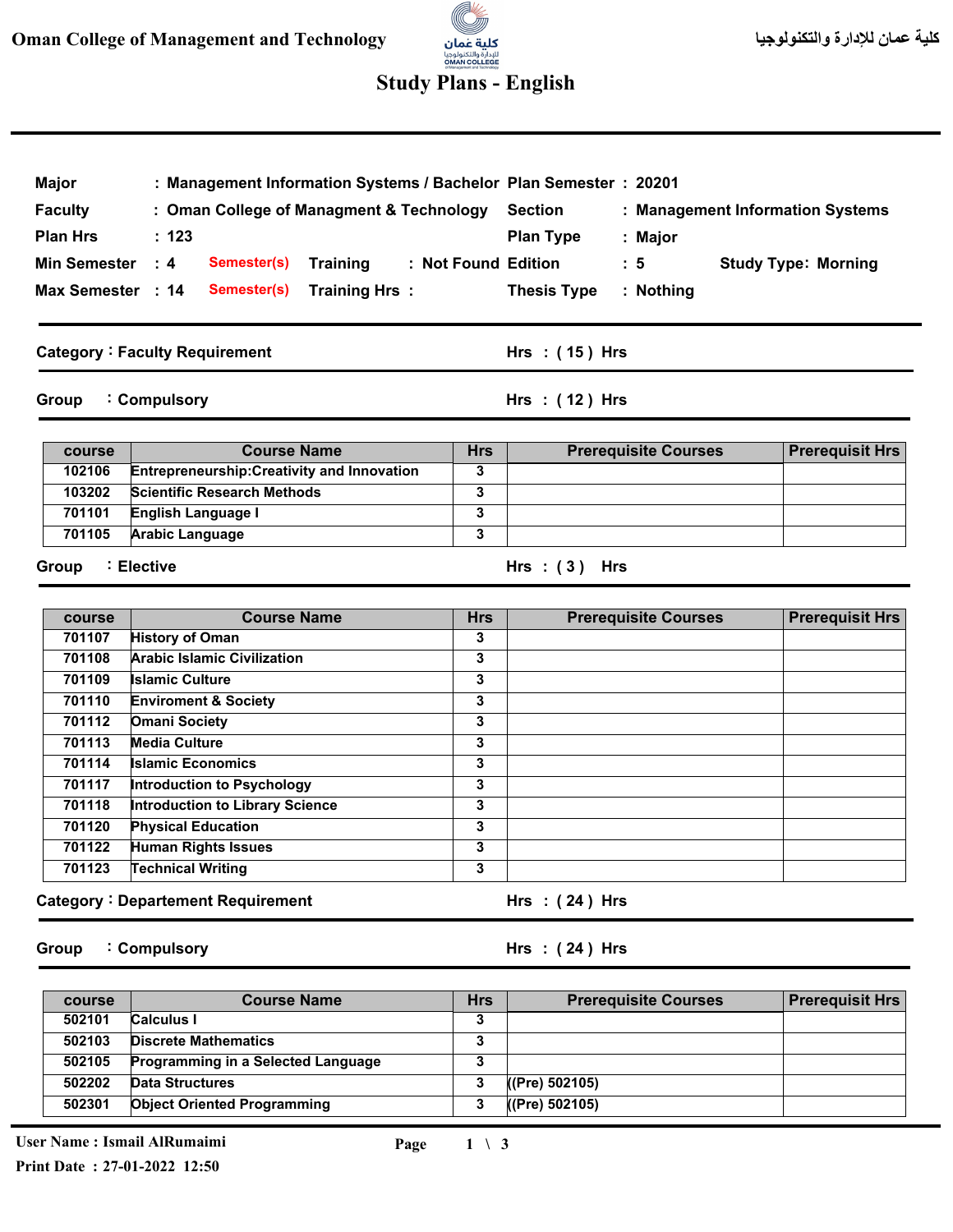

## **Study Plans - English**

| Category         | <b>Departement Requirement</b>                    |                 | Hrs: $(24)$ Hrs                              |                        |
|------------------|---------------------------------------------------|-----------------|----------------------------------------------|------------------------|
| Group            | <b>Compulsory</b>                                 |                 | Hrs: $(24)$ Hrs                              |                        |
|                  | <b>Course Name</b>                                |                 |                                              |                        |
| course<br>502302 | <b>Database Management Systems</b>                | <b>Hrs</b><br>3 | <b>Prerequisite Courses</b><br>((Co) 502301) | <b>Prerequisit Hrs</b> |
| 503401           | <b>Operating Systems</b>                          | 3               | ( (Pre) 502105)                              |                        |
| 503407           | <b>Multimedia Systems</b>                         | 3               |                                              |                        |
|                  |                                                   |                 |                                              |                        |
|                  | <b>Category: Supporting Requirement</b>           |                 | Hrs: (78) Hrs                                |                        |
| Group            | : Compulsory                                      |                 | Hrs: $(72)$ Hrs                              |                        |
|                  | <b>Course Name</b>                                |                 |                                              |                        |
| course<br>102101 | <b>Principles of Management I</b>                 | <b>Hrs</b><br>3 | <b>Prerequisite Courses</b>                  | <b>Prerequisit Hrs</b> |
| *102201          | <b>Principles of Statistics</b>                   | 3               |                                              |                        |
| 202101           | <b>Principles of Accounting I</b>                 | 3               |                                              |                        |
| 302201           | <b>Principles of Finance I</b>                    | 3               |                                              |                        |
| 403201           | <b>Principles of Marketing I</b>                  | 3               | ((Pre) 102101)                               |                        |
| 403308           | E-Commerce I                                      | 3               |                                              |                        |
| 503204           | <b>Operation Research</b>                         | 3               | (Pre)502202                                  |                        |
| 503301           | <b>System Analysis and Design</b>                 | 3               | ((Pre) 502302)                               |                        |
| 503302           | <b>Building Systems Using 4GL</b>                 | 3               | ((Pre) 502302)                               |                        |
| 503404           | <b>Data Communications &amp; Networks</b>         | 3               | ((Pre) 803202)                               |                        |
| 503416           | <b>Internet Programming</b>                       | 3               |                                              |                        |
| 802101           | Introduction Management Information Systems       | 3               |                                              |                        |
| 803201           | Information Technology Management                 | 3               | ((Pre) 802101)                               |                        |
| 803202           | <b>Managerial Data Communication and Internet</b> | 3               | ((Pre) 403308)                               |                        |
| 803203           | <b>Management System Development Programmin</b>   | 3               | $($ (Pre) 802101)                            |                        |
| 803301           | <b>Creative Technology Management</b>             | 3               | ((Pre) 102101)                               |                        |
| 803302           | egal Sides in Information Management              | 3               | $($ (Pre) 802101)                            |                        |
| 803303           | <b>Software Project Management</b>                | 3               |                                              |                        |
| 803304           | <b>Production Information Systems</b>             | 3               | ((Pre) 503301)                               |                        |
| 803401           | <b>Decision Support Systems</b>                   | 3               | $($ (Pre) 802101)                            |                        |
| 803402           | <b>Controlling and System Security</b>            | $\mathbf{3}$    | ((Pre) 503301)                               |                        |
| 803403           | <b>Decision Making Theory</b>                     | 3               |                                              |                        |
| 803404           | <b>Graduation Project</b>                         | 3               |                                              |                        |
| 803405           | <b>Development of Internet Applications</b>       | $\mathbf{3}$    | ((Pre) 803202)                               |                        |